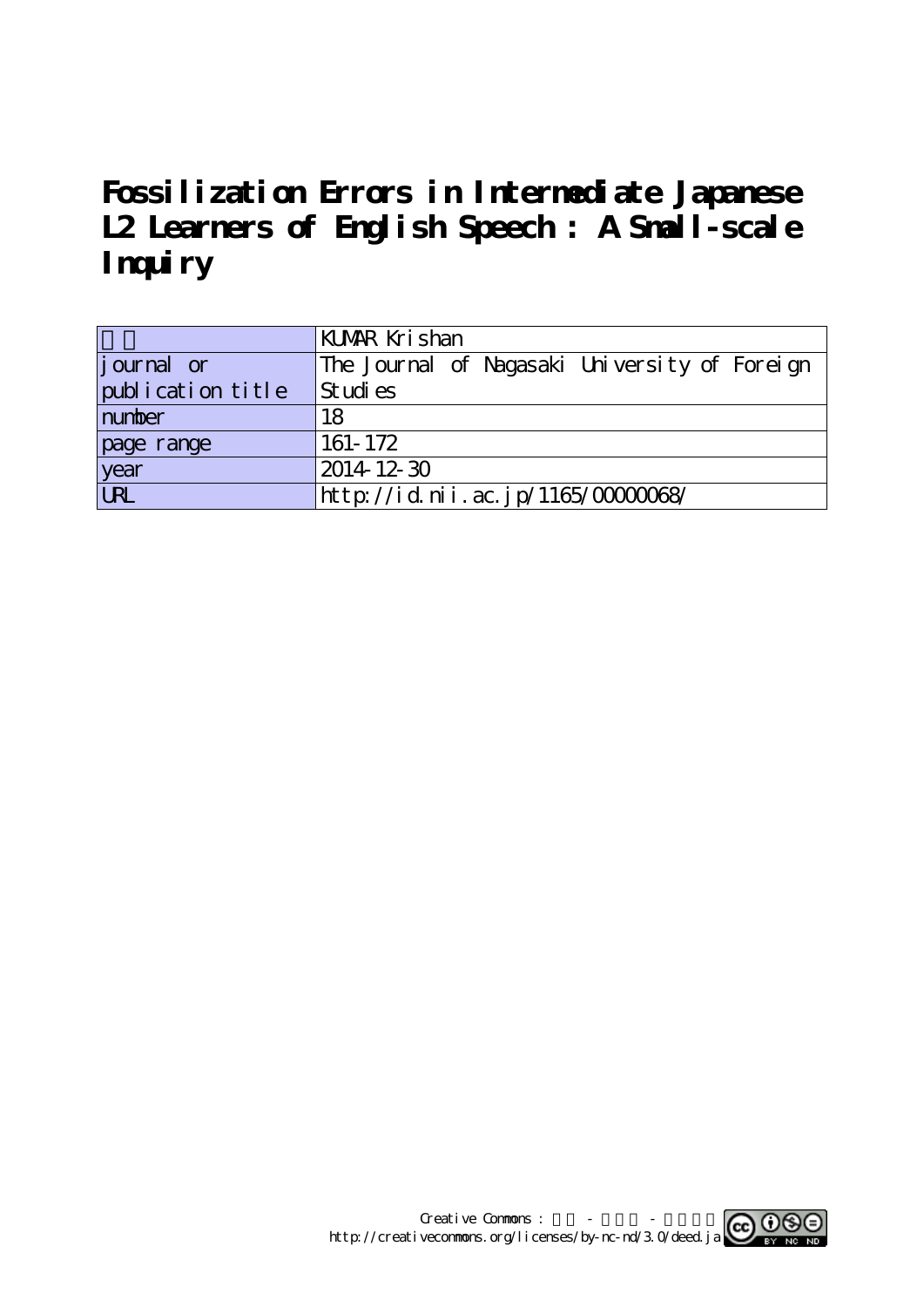## **【研究ノート】** Fossilization Errors in Intermediate Japanese L2 Learners of English Speech: A Small-Scale Inquiry

## Krishan KUMAR

中級レベルの英語の日本人の第二言語学習者における フォシラィゼイションエラー:小規模調査

クマー クリシャン

## Abstract

Analysing second language learners (L2 learners) speech is a popular form of research in linguistics. This research observed speech errors made by Japanese learners of English currently studying at university. The research contained 6 participants, 4 female and 2 male, and involved interviewing each one of them, identifying between 2~4 grammatical inaccuracies and suggesting ways for them to improve upon them. They were then given a second interview a few weeks later to determine if any improvements were made. It was found that English articles and prepositions were a common problem for all participants, either inserting them where unnecessary or omitting them when required. The level of integration of these features within their speech suggested that they might be a result of fossilization (Selinker, 1972). The follow-up interviews showed that the participants were endeavouring to correct these mistakes. There were some good improvements, however, they found it difficult as the errors were so heavily embedded within their speech.

#### **概要**

第二言語学習者のスピーチ分析は言語学の人気のある研究領域の一つである。この調査では、現在 大学で英語を学んでいる日本人の大学生のスピーチにおけるエラーを観察したものである。調査は女 性4名、男性2名の6名の被験者を対象とし、一人一人にインタビューを行って2つから4つの文法 的な間違いを確認し、その改善点を指摘した。改善が認められたかどうかを確かめるために被験者は 二、三週間後に再度インタビューを受けた。被験者に共通に見られたのは冠詞と前置詞の問題で、不 要な所に挿入するか、または必要なところに使用しないことが判明した。スピーチの中にこのような 特徴がどの程度含まれるは、セリンカー(1972)が言うように、フォシライゼイション(専門用語:

間違いを繰り返すことで、自然言語の一部分になる現象)の結果なのかもしれない。その後インタ ビューを引き続き行うことで、被験者は自分たちの間違いを直そうとしていることが分かった。ある 程度の改善は認められたものの、間違いはスピーチの中にしっかりと埋め込まれているので、改善す るのは難しいことが分かった。

Keywords: Interlanguage, L2 speech errors, fossilization **キーワード:**中間言語、第二言語スピーチエラー、中間言語フォシラィゼイション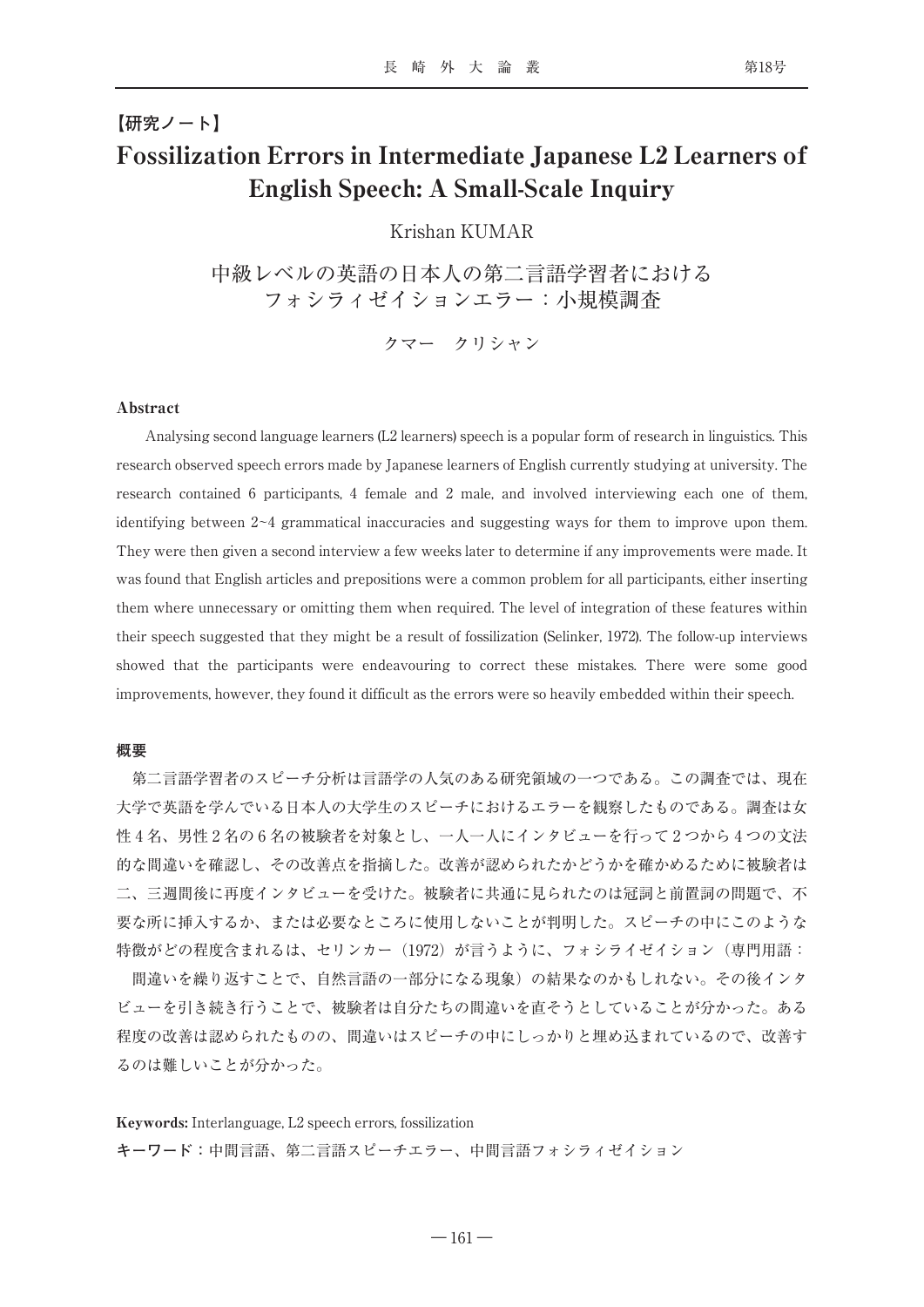## Introduction

The differences between the Japanese and English languages are intricate and numerous. Even an introductory learner will quickly notice those features, for example the word order and the many grammatical differences; such as Japanese having no articles (Akiyama & Akiyama, 2001, p 22; Weintz, 2005, p 16) and the English equivalents of ʻa, an, or the' not being present, which is a surprise and struggle for them. It is the same for Japanese learners when they study English, as they see things not present in their language. A popular area of research is with learner speech and, more so, the 'interlanguage' (Selinker, 1972). This is a period of language study that a learner enters during learning, situated between their native language (L1) and their target language, the language they are studying, the target language (L2). It is best described as a point a learner enters which *'although neither identical to the L1 or L2*, shares characteristics of both' (Barron, 2003, p 35). While operating within the interlanguage a student may try to say something that they cannot quite construct or say in the L2. Therefore, they use their knowledge of their L1 and *'transfer'* (Ellis, 1997, p 19) elements of it, rules or grammar, to their study of the L2 thus creating their interlanguage. Whilst this could sometimes be seen to have positive effects, as it may help with confidence building or experimentation with language, helping a learner and paving the way for proficiency in the L2, it can be very negative if left unchecked. This is L1 interference, explained by Ellis as another term for *'negative transfer'* (ibid, p 52). This is where, as mentioned above, features of the L1 are taken and negatively transferred to the L2. An example of this would be when a learner applies the grammatical structure of their native tongue to English when speaking; for example, saying ʻI a book bought' instead of ʻI bought a book'). This can have further implications in a form known as ʻfossilization' (Selinker, 1972, p 215). Some mistakes, such as the word order or the grammatical make up of sentences (as above), if left uncorrected could become permanently embedded within their speech resulting in it becoming natural for them. Nozadze (2012) suggests a number of reasons for the occurrence of fossilized errors, with L1 interference and the lack of correction being at the top of the list. Fossilization is a very difficult aspect of language learning to overcome, as it effectively requires one to rewrite a linguistic habit they have become accustomed to. Therefore, when looking at L1 interference or fossilization, it is advisable to identify and evaluate errors in speech, and in this context the student's interlanguage. Ellis details the different type of errors encountered in *'error evaluation*' breaking them down into *'global'*, errors that *'violate the overall structure of a sentence'* (1997, p 20), and *'local'*, errors that *affect only a single constituent in the sentence (for example, the verb)* (ibid). The participants selected for this research have a long history of studying English and global errors were perceived to not be a problem but will however, not be disregarded.

There have been a number of studies that have examined Japanese learners of English and their use/ understanding/application of certain aspects of English grammar, such as the works of Bong (2012) and Hayashi (2014). However, they were on a large scale with numerous participants and focused on very specific grammatical features, such as Bong's (2012) investigation of the preposition ʻat'. This small-scale inquiry is not aiming to fixate on large-scale and numerous problems with L1 interference in language learning. In his paper Bennui (2008) displayed a highly detailed and intricate design of the *'approaches used in studies on L1* interference' (p 75). However, this paper aims to identify errors on a small scale (around 2-4) and highlight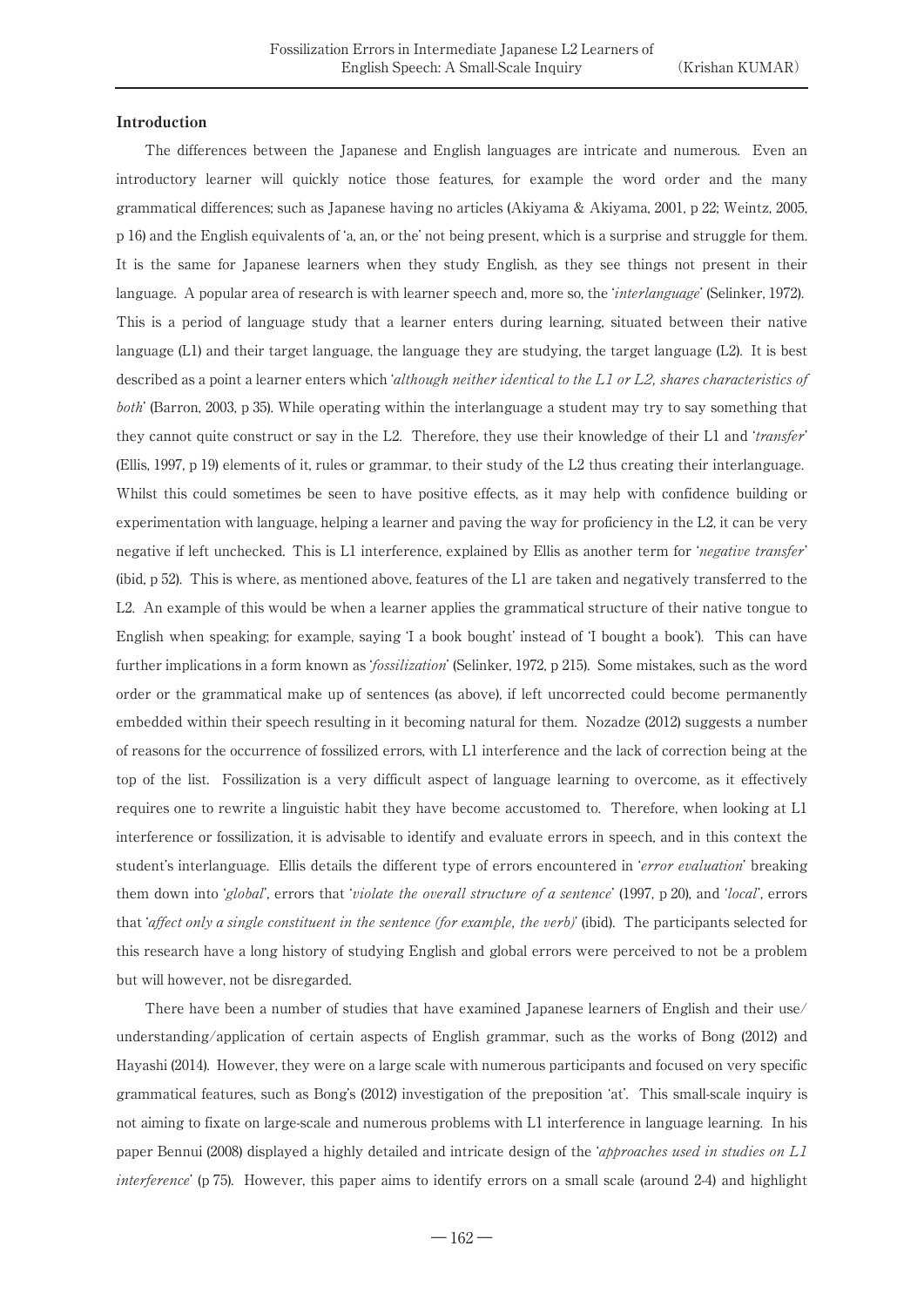student awareness of their errors in the hope that it would lead to improvements within their L2 speech. Although it is not representative of the general population, it is hoped that findings from this research will yield some form of practical application that can be used in teaching to better help Japanese learners of English.

## Aims and Hypotheses

Examining the features of language used by L2 learners of English in speech is a very broad field of study, especially for a small-scale inquiry. Language learners from different language backgrounds approach learning in different ways to others, or have difficulty with parts of the language that another may not. Consequently this was refined to focus on grammatical inaccuracies in two research questions:

- •1.1: What major grammatical errors are featured in the L2 learners' speech? The term ʻmajor' was intentionally used, as some errors made by the learners may have been accidental and they may either correct themselves or the mistake may not be present again (e.g. they used ʻI wented' once and then said ʻI went' correctly on numerous occasions without incident). These errors will be noted but not discussed with the participant.
- 1.2: Are there any language similarities between the participants? English articles (a/an/the) may be a common problem as they are not present in the Japanese language. From personal experience, Japanese learners also confuse some prepositions either by omitting them where needed or adding them when not required.
- •2.0: Are there any indications of interlanguage obstacles, such as fossilization or L1 interference (negative transfer), present within their speech?

## Methodology

#### Sample

The sample size consisted of 6 native Japanese, university students, and contained 4 females and 2 males. The participants in this research were selected as they are all at intermediate level, around CEFR (Council Of Europe, 2014)  $\rm{B1+-B2'}$ , and are also taking advanced $^2$  English classes at university. They thus have a very good level of English, and have had experience of either living abroad or travelling, on numerous occasions, to English speaking countries. However, in addition to this, all participants were specifically selected because

| Participant <sup>3</sup> | Years studying<br>English | Study abroad <sup>4</sup>          | Other English speaking<br>countries visited | Exam experience    |  |
|--------------------------|---------------------------|------------------------------------|---------------------------------------------|--------------------|--|
| $S1-F1$                  | 9 years                   | 1 year-Canada (Uni)                | USA, UK, Fiji                               | TOEIC x6; Eiken x2 |  |
| $S2-F2$                  | 15 years                  | 1 year-USA (HS)                    | UK, Canada                                  | TOEIC x2; Eiken x2 |  |
| $S3-M1$                  | 9 years                   | UK Sept. Start 2014 (Uni)          | USA, Singapore, UK                          | TOEIC x3; Eiken x4 |  |
| $S4-F3$                  | 9 years                   | $1$ month $-$ UK (Col)             | USA, Singapore                              | Eiken x10          |  |
| $S5-F4$                  | 11 years                  | $2$ weeks $-$ Australia (IHS)      | N/A                                         | TOEIC x4: TOEFL x2 |  |
|                          |                           | 2 weeks-UK (HS)                    |                                             |                    |  |
|                          |                           | $1$ month-UK (Col)                 |                                             |                    |  |
|                          |                           | 6 months-USA (Uni)                 |                                             |                    |  |
| $S6-M2$                  | 10 years                  | $(2 \text{ weeks})$ Australia (HS) | <b>USA</b>                                  | TOEIC x3: Eiken x1 |  |

Table 1: English learning experience of participants (In inteview order)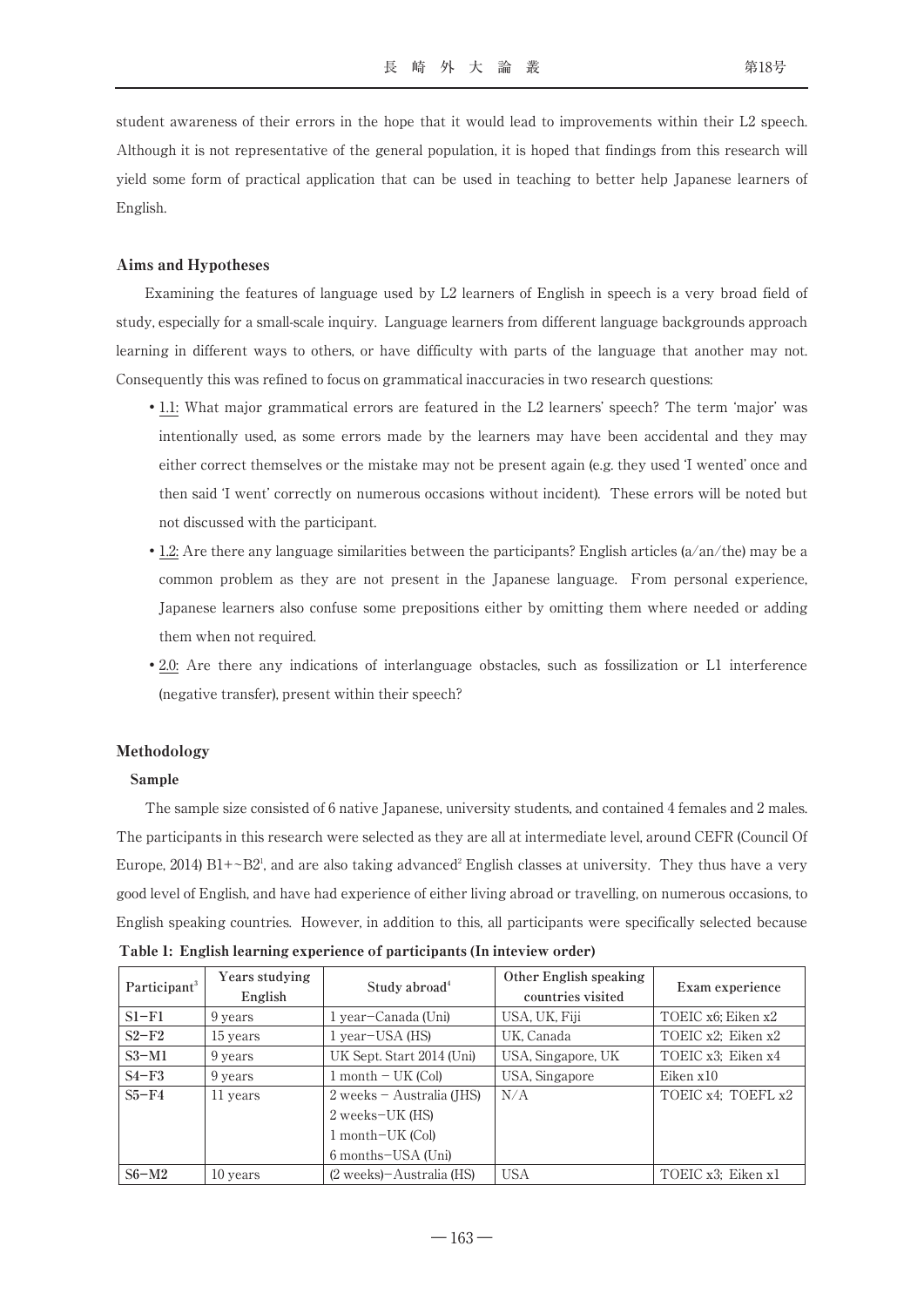they were perceived to have some form of fossilization errors embedded within their English speech. Even though they are all studying at the same intuition they are all from different parts of Japan.

#### Research design and data collection procedures

This research was conducted using semi-structured interviews (Dörnyei, 2007; Schauer, 2009; Pawlak & Aronin, 2014) as they ʻcombine the flexibility of the unstructured, open-interview with the directionality of the survey instrument' (Schensul et al., 1999, p 149). The interview was organised where certain questions were asked to all participants (Appendix), however, personalised questions, which were intended for elaboration, and prompt question, if they misunderstood or gave short answers, were asked but not listed on the interview questionnaire.

The research was organised into 4 sections:

- Part 1: The initial interview where the participants were asked a number of questions about themselves and their English studies (Appendix) and encouraged to talk as much as they could. During this time, notes were made of easily identifiable (e.g. "I wented to the park") or continuous errors (e.g. used "and" at the start of every sentence).
- •Part 2: The recorded interviews were listened to in order to better identify errors and recommend areas for improvement within the participants' speech.
- •Part 3: This was to give participants feedback on their interviews. In order to avoid overwhelming, or demoralising, them with too much detailed information on things they need to improve, feedback was limited to around 2~4 items (e.g. lack of articles, over use of certain words/phrases, incorrect use of past tense). These were presented in various ways; for example, prescribed worksheets (see next section), an online activity, or given verbal advice with examples on ways to improve on their weaknesses.
- •Part 4: Around two-three weeks later the students were interviewed again to examine if there was any improvement on their individual errors, discussed with them after the first set of interviews. The interview (Appendix) questioned them about their studies and holiday time, talking about the past, present and future.

#### Ethical considerations and limitations of the study

All participants were made aware of the aims of this research and consented to having their interviews recorded. Even though their voices were recorded, they were instructed never to use their names, or anything that could be used to directly identify them, during the interviews. In addition, throughout the research they were assigned reference codes, in order to maintain privacy. The participants were informed that they were not the only participants in the research but were not told who the others were in order to avoid them consulting with each other about the interview content, which may have resulted in them rehearsing answers for their own interview, or influencing others. As this was a small-scale inquiry, the sample size was not only small but also limited to a select number of participants from a single institution and thus cannot be generalised. The *'observer's paradox'* (Labov, 1972) was also ignored.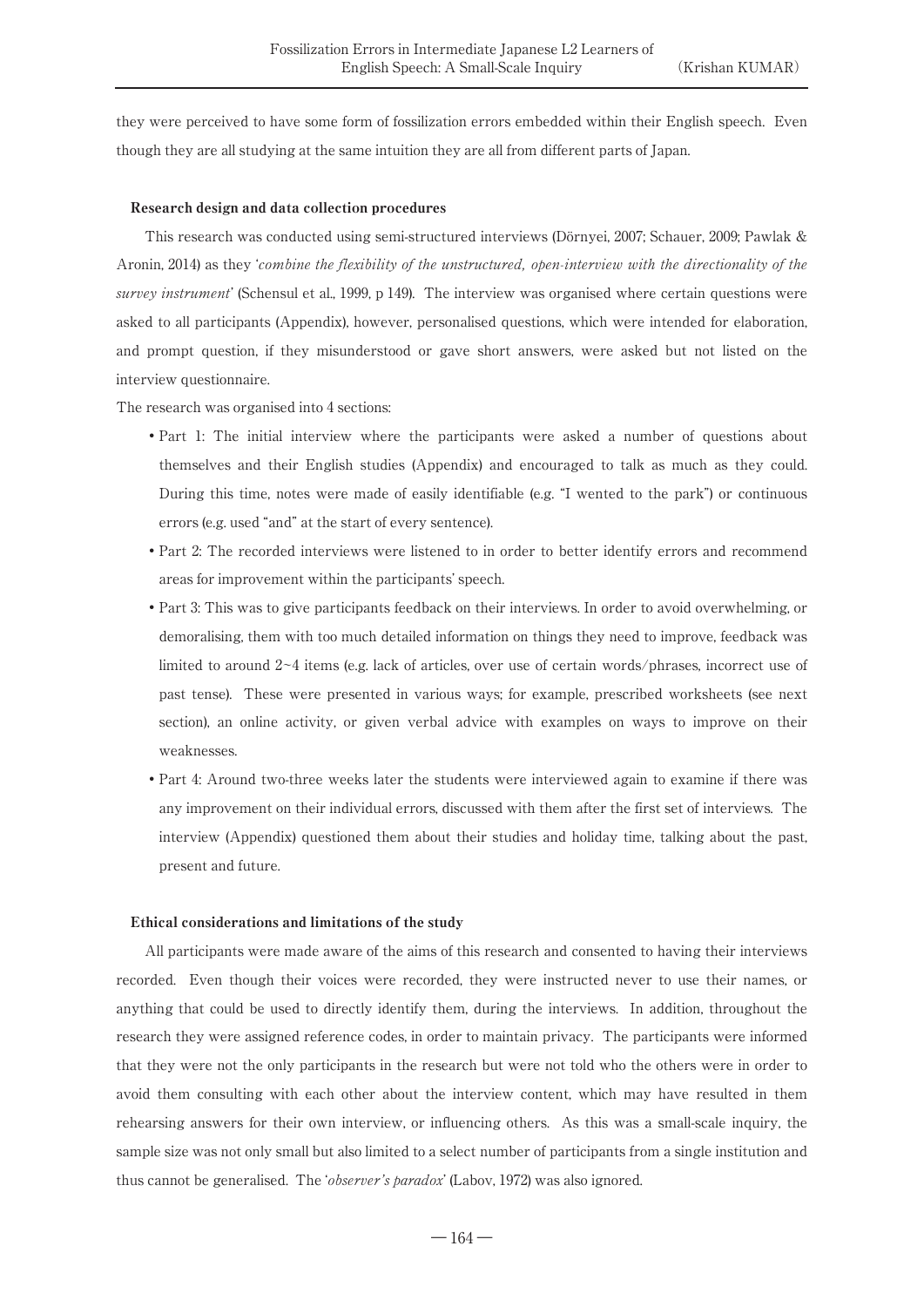| Participants | Suggestion 1 | Suggestion 2   | Suggestion 3              | Suggestion 4               |
|--------------|--------------|----------------|---------------------------|----------------------------|
| $SI-F1$      | Articles     | Prepositions   | Word Order                | (Past Tense)               |
|              | Item 1       | Item $2, 3, 4$ | (discussion)              | Referred to class textbook |
| $S2-F2$      | Articles     | Prepositions   | Pronunciation of 'have a' |                            |
|              | Item 1       | Item $2, 3$    |                           |                            |
| $S3-M1$      | Articles     | Prepositions   | Plurals of nouns          | (Pronunciation)            |
|              | Item 1       | Item $2, 3, 4$ | (discussion)              | Self-designed diagram      |
| $S4-F3$      | Articles     | Prepositions   | Over use of vocabulary    |                            |
|              | Item 1       | Item $2, 3, 4$ | (highlighted words)       |                            |
| $S5-F4$      | Articles     | Prepositions   |                           |                            |
|              | Item 1       | Item $2, 3$    |                           |                            |
| $S6-M2$      | Articles     | Prepositions   | (Pronunciation)           |                            |
|              | Item 1       | Item 2, 3, 4   | Self-designed diagram     |                            |

Table 2: Suggested items for practice and improvement

#### Results of the interviews

The following table (Table 2) shows the suggested items for the participants to focus on for improvement and thus provides answers the first, 1.1 and 1.2, research question(s):

Some of the following materials were given to students to help to raise awareness of their noted weaknesses and promote practice:

**Item 1:** Online practice exercises; several questions, webpage (Learning English Online, n.d.)

**Item 2:** Prepositions checklist; 1 page list (International Reading Association, 2003)

**Item 3:** Prepositions of Place 2; paged worksheet (English For Everyone, n.d.)

**Item 4:** Mastering articles and prepositions; (Syracuse University, 2014)

**Item 5:** Self-designed pronunciation sheet (see below); this is not related to grammar, however how they perceive it is a point of interest.

#### Results of interview 1

During the interviews, aside from articles, it became quickly apparent that all the participants struggled with prepositions in some form or another. This came as a surprise as Japanese has a number of prepositions, some are even used in an identical manner to English. In the upcoming paragraphs, the parts in italics with numbers in parentheses next to them are examples from their interview with the related time marker when they started that particular utterance.

**Participant S1-F1** - her speech incorporated a number of fossilized errors. She made mistakes with the past tense (verbs) and L1 interference was heavily present. When asked about where else she visited while living in Canada she responded: "No, only New York, when I was Canada…" (6:03 minutes (m)). This demonstrated a lack of the preposition (in) and/or a gerund (-ing verb, i.e. living). There were well over 20 instances where prepositions were either omitted or input when not required; "I went to the Canada for one *year*" (0:35 seconds (s)). Her grammar at times reflected the Japanese word order<sup>5</sup>, when talking about places she had not visited: "...a lot of don't go countries." (沢山行っていない国; takusann itte inai kuni) (12:14 m). Although this could be considered as a global error, the message was still conveyed. These errors occurred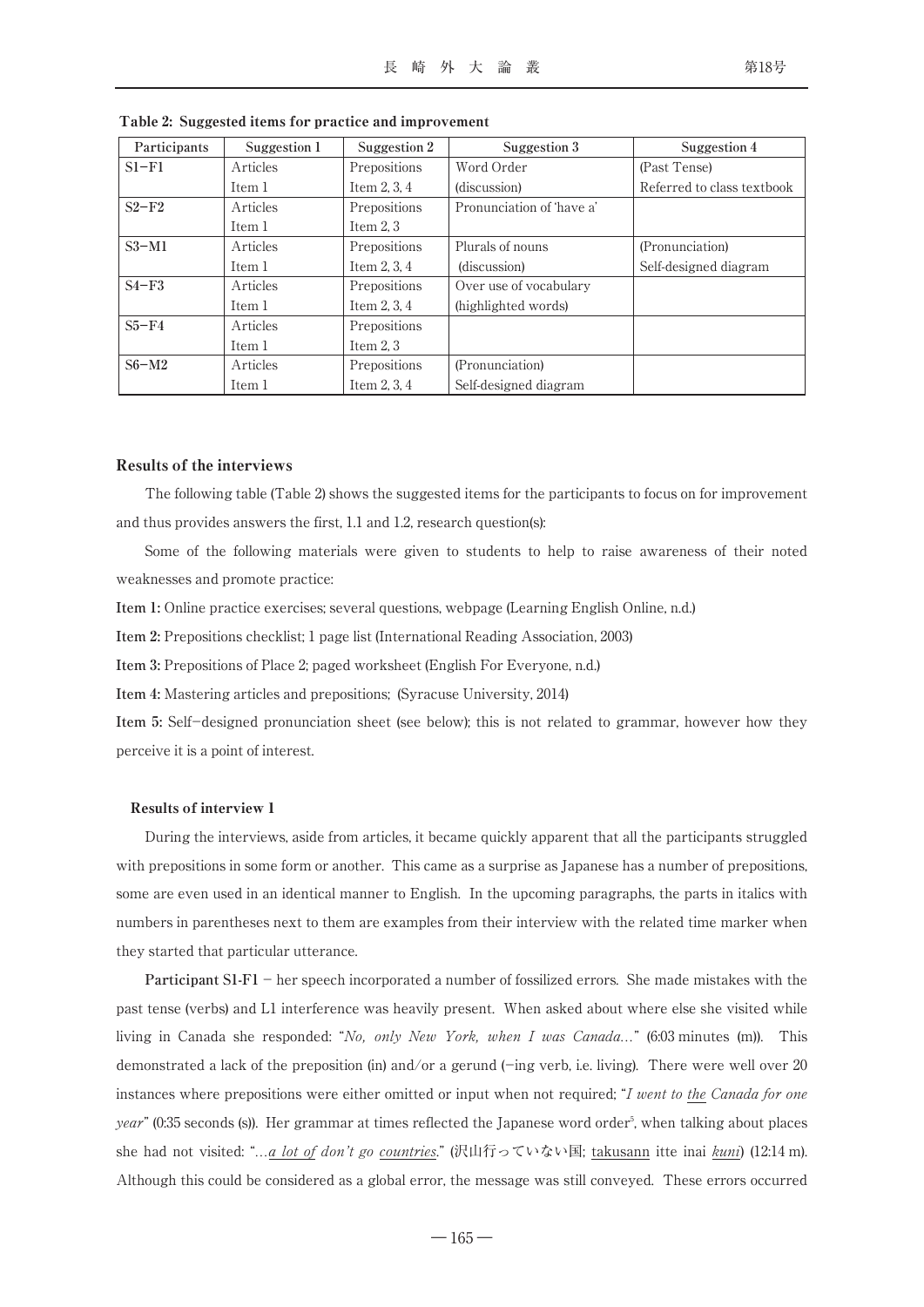several times and were usually localised within sentences.

**Participant S2-F2** - aside from sounding nervous and talking a quickly at times, her background experience of English reflected her high ability. She made enough article and prepositional mistakes to merit giving her the work sheets but these were few and far between. Instead of omitting them, she added articles where unnecessary, example, "... in my third year of the high school."  $(0.48 \text{ s})$ . The only unusual mistake she kept making was her contraction of ʻhave' and ʻa', as she pronounced it very quickly as ʻhava' instead of ʻhave a'. This happened on numerous occasions and was therefore explained to her.

**Participant S3-M1** – out of all the participants he made the most number of article and prepositional errors. He regularly omitted them, "When, I go to UK, I'm supposed to live in flat" (2:56 m), and added or used them incorrectly, "I used the Singapore Airlines and at the plane I met a man" (7:04 m). He made over 20 article errors. His use of preposition was not too bad but he did add several where unnecessary, "...then he *contacted to me*" (7:31 m). He was the only participant to have problems with countable/uncountable nouns, "my hobbies is to go fishing and catch fishes" (1:29 m), "He was from an English countries" (7:09 s), and "…we could listen my languages in foreign countries" (8:01 m). This only happened a few times and upon informing him of it, he said that he was aware of this particular problem and said that it was a bad habit from his high school days that he was working on. He was also the only participant to be aware of his own fossilized errors.

**Participant S4-F3** - she was very calm throughout the interview. From the start she overused words, namely conjunctions. She used ʻbut', ʻso' and ʻlike' too many times, usually at the start of sentences, and throughout her short 15-minute interview she used each one between 15-25 times; "But, like sometimes...like sometimes between friends...like I don't..." (6:17 m). Removing these out of her speech will make it sound more natural and fluent. Her use of articles and prepositions was also incorrect at times as she omitted many and, very occasionally, added items where unnecessary; "...people whom I don't speak anymore. In the School, I can't do such things" (7:50 m).

**Participant S5-F4** - She was the most advanced participant in this research. She displayed an extremely high level of English and had very few mistakes. However; the only mistakes that she did display were the occasional exclusion of articles and prepositions, usually when following a verb; "My hometown, it is in countryside" (0:56 s), "I went on a trip France" (5:44 m), and "..third year in the elementary school. Then, I went private school..." (6:15 m). When told of these errors she said that although she knew that articles were an occasional problem for her she did not realise that she was making prepositional errors.

**Participant S6-M2** - Unlike the other participants, he had not had much time abroad. As with all other participants he had problems with articles and prepositions. His only problem was that he omitted them; " $My$ hometown is very old city and very historical city" (1:08 m), and "If I get a job airline company" (6:04 m) [in/at?]. He did not once add either of them where they were not needed, which was a surprise as learners usually have a mixture of the two. His omission, mainly of articles, suggests that fossilization must have emerged early on in his English studies. From the start it was also clear that despite displaying a good level of English, his pronunciation held him back. At one point he said, "I wanted to be a pirate" (5:32 m) and then justified why he liked aeroplanes and air travel. His pronunciation of "pilot" sounded like "pirate"; his pronunciation of the ʻl' sound was almost unrecognisable throughout his interview.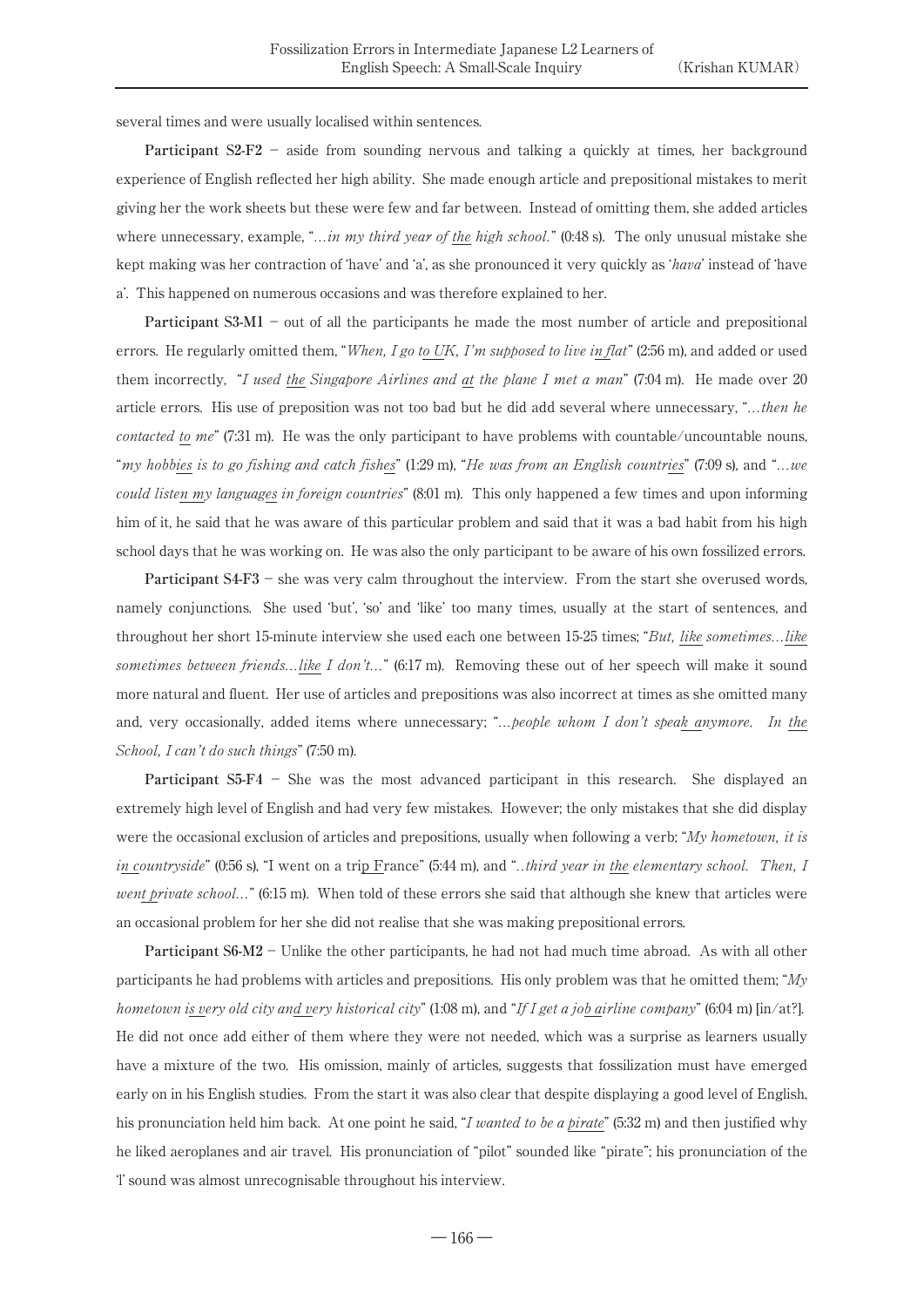At the conclusion of the first interviews, two students (M1 and M2) requested help with their English pronunciation. They mentioned that they felt frustrated as they sometimes could not create/separate certain sounds within their own speech and that it occasionally had a ripple effect on how they hear words, especially with the English  $\dot{I}$  and  $\dot{I}^*$ . They mentioned that the IPA<sup>7</sup> did not completely help them in their endeavour to better improve their English pronunciation. The following diagram was designed as a means for Japanese learners of English to help them visualise and differentiate between certain sounds and practice them for themselves:

|                   |              | 怒                                      |  |  |
|-------------------|--------------|----------------------------------------|--|--|
|                   |              | Light <= $L   R$ =>Right               |  |  |
| Tempura $\lt$ = M |              | $N = >$ Kenka                          |  |  |
|                   | $Vat \leq v$ | $\Rightarrow$ Bat                      |  |  |
|                   |              | $P \Rightarrow Pat$                    |  |  |
|                   |              | Sank <= $\operatorname{Sa}$ Th =>Thank |  |  |

#### Table 3: Pronunciation assistance table for Japanese learners of English (Love-Anger)

The above diagram may not follow elements established in the IPA. However, after personally testing it in several classes, it helped a number of Japanese students visualise and separate certain sounds, as it was designed especially with them in mind. (Tempura ⇒ Japanese fried food ; Kenka ⇒ Japanese word to fight / argue). The left hand column indicates softer, happier sounds (headed with the Japanese word for ʻlove'; 愛 ai) whereas the right column indicates harder, angrier sounds (headed with the Japanese word for 'anger'; 怒 ika -ru). One other interesting feature of these interviews was that the 4 females participants' accents, when speaking in English, were heavily influenced by North American English (US). S3-F2 and S6-F4 were particularly notable because, should they reach a higher level of spoken competence, they could very easily possibly be mistaken for native American-English speakers.

#### Results of interview 2

The time between the first and second series of interviews was considerably short. This time frame was deemed necessary as to keep the participants motivated to practice, as their scheduled second interview date was set and in the immediate future. However, this may also not have been long enough for them to show any drastic or immediate improvements. Despite this, all participants displayed improvements, in some form, related to their previous errors.

The most notable was participant **S1-F1**. She sometimes spoke quickly, appearing to not think through her responses, and had a number of embedded fossilization errors in her interlanguage speech. Her follow-up interview was two and a half weeks after her first and her speech speed was slower sounding more natural, and it was apparent that she was putting more thought into her responses. Her fossilized errors were still present but drastically reduced. She noted that she was surprised and slightly disappointed that teaching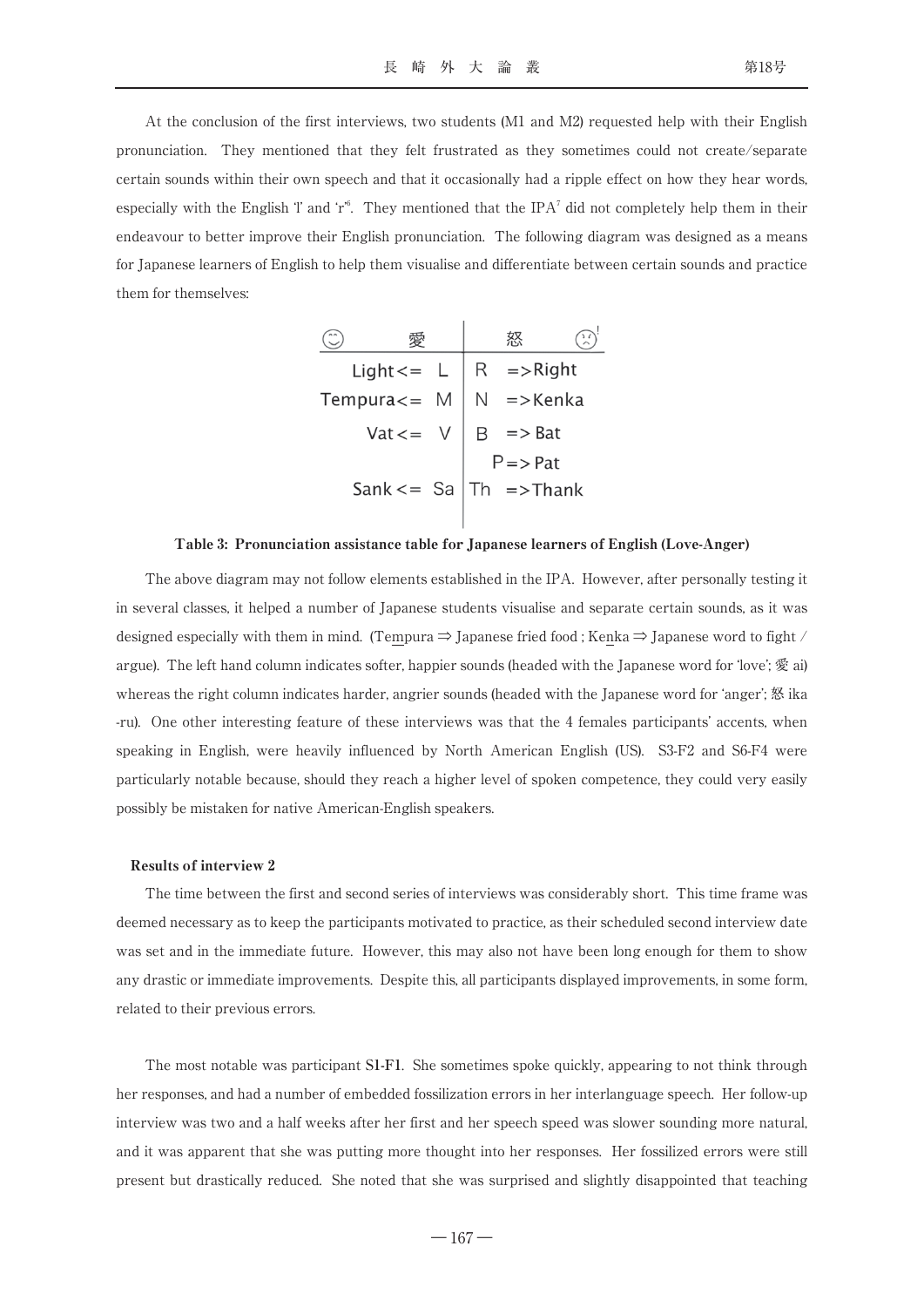staff in her previous institution (she is a new student) had not highlighted her mistakes. She said that her slightly slower speech speed was her way of trying to control her mistakes and deter herself from making them. Although still present, her L1 interference seemed reduced and her sentence structure was slightly amended.

Participants **S2-F2 and S5-F4** remedied a number of their errors, no longer making them a dominant problem. Both of them also corrected themselves a number times, making it seem as if they were striving to eradicate their fossilized errors. S2-F2's pronunciation of ʻhave a' had improved making it easier to recognise. S5-F4 almost managed to eradicate most of her mistakes. She mentioned after the interview that she had devoted a great deal of time to improving her mistakes by having regular chats with the American students in the university.

**Participant S4-F3** omitted a number of articles in her first interview and as a result began over compensating by including too many articles in the 2nd interview. Her usage of prepositions had greatly improved and she said that the worksheets had really helped her. She also cut down on her usage of "but", "so", and, particularly, "like", however, acknowledged that it was a very, very difficult task for her because they were such a huge part of her speech. A side effect of this was that she spoke a little slower than before.

The two male participant **S3-M1 and S6-M2** were the most enthusiastic as they both mentioned that they had struggled with several sounds of English pronunciation for a long time. The diagram (table 3) helped them to be able to better differentiate between them. They both did however mention that they wanted more time to practice and would like to do an interview again in the future to better demonstrate their ability. S3-M1's articles and prepositional errors has only slightly improved however, his countable/ uncountable noun problem did not appear to have changed. S6-M2's article problem remained fairly unchanged, however the separation of the ʻl' and ʻr' sounds in his speech was a great improvement over the first interview.

Some participants mentioned that they were thankful for partaking in the research as it had highlighted, as they saw it, simple errors they were making but should not be. However, they all mentioned that, despite feeling they had improved a little, found that it was very difficult to eradicate the errors. Being aware of them was beneficial but, as they were now conscious about making them, the fact that they kept making the same mistakes unconsciously made it frustrating for them at times.

### Evaluation and conclusion

A common error with all participants was their use of prepositions and articles. These were therefore, classed as fossilized errors as they appear to be deeply embedded within their speech, and the majority of participants were oblivious to them. Fossilization errors are a feature of language learning that many students encounter. It can be a severe hindrance for some or a mere part of the learning processes for others. This was a small-scale inquiry with a limited time scale and these two components may diminish the validity of this particular research, as studies into fossilization errors in the interlanguage would usually require a longer time scale and greater number of participants. L1 interference was not as big as a problem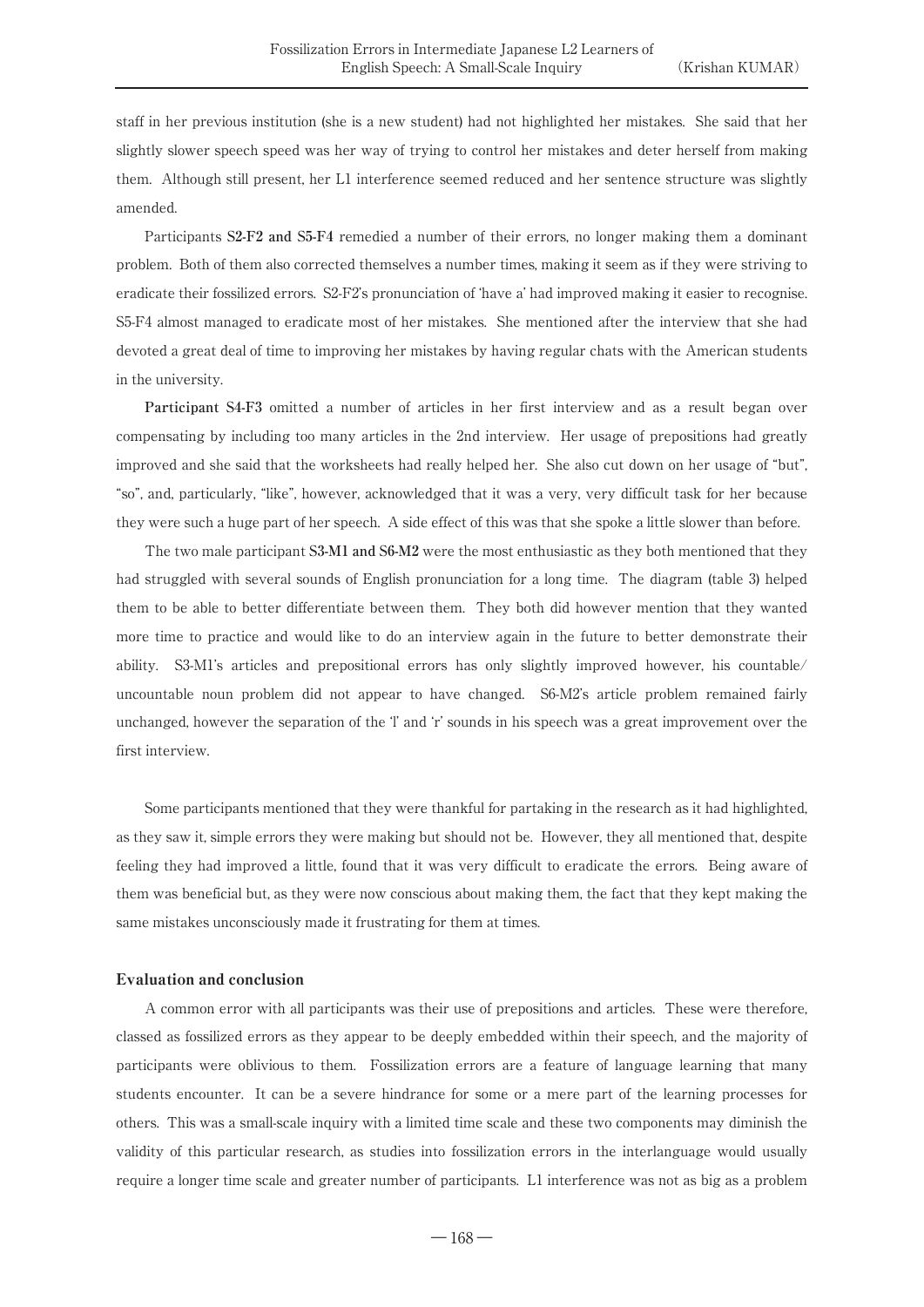as initially thought. It could be argued that, as Japanese does not have articles, participant implementation of them in their English speech was a problem because their L1 was interfering with their usage of them. This was disregarded as an L1 interference problem because most students used them naturally in their speech and some, despite being aware of them, were finding them difficult to rectify. This tended towards the belief of them being fossilization errors. After having extensively taught in Japanese primary and secondary schools, these are featured in the curriculum and are taught at a young age. Whether it is a fossilization problem unique to Japanese learners is currently unknown.

Despite acting as a slight advantage, the time scale of this research was a great limitation. The advantage being, as previously mentioned, keeping them motivated to practice due to the time constraints. This was in hope that they would not delay studying because a scheduled interview was within two-three weeks and not, for example next semester or in 3 months. This was also a disadvantage because certain features, such as pronunciation improvement, could be considered as an area for long-term improvement. The two male participants both mentioned this, as they needed more time for practice. Regardless of the time limit, the participants in this study were highly motivated and tried their very best. Due to the limited number of participants, 4 females and 2 males, reliable data on gender differences cannot be accurately deduced. However, the results showed that both men struggled with English pronunciation and the ladies had adopted strong accents influenced by North American English. This raises questions on gender differences and provides a platform for potential, further research.

In conclusion, as this was a small-scale inquiry, the results cannot be generalised. However, they can be used to raise awareness of article and prepositional errors for low level Japanese L2 learners of English, and the potential importunes for spending more time practicing them. This could be seen as overly optimistic as instruction is not a magical method for deterring the formation of fossilization errors within the interlanguage. Wang (2011) researched the effects of instruction on fossilization prevention and concluded that although different forms of instruction and input could help reduce the chances of fossilization errors it is ʻan inevitable process' (p 72) in language learning. Zheng (2010) proposed ʻmodels of instruction' (p 149), which could be used to help overcome fossilization. These models coupled with the areas of weakness identified in this small-scale inquiry could be combined to provide current low level, Japanese L2 learners of English with the opportunity to work on English articles and prepositions in an attempt to potentially avoid them becoming a fossilization problem in the future; this could very well help remove at least one problematic detour on the journey of language learning. This could be the basis for future research in the form of a longitudinal study tracking student progress over a number of months, or even years.

## Notes

Note 1: CEFR: Common European Framework of Reference for Languages: Learning, teaching, assessment. Students are around B 1+~B 2 which is referred to as ʻIndependent user' or intermediate level.

Note 2: Advanced classes at the university are in the range of B2~C1 levels: most with stages of advancement e.g. Business English classes have 4 levels and can only be taken by  $3<sup>rd</sup>$  and final year students.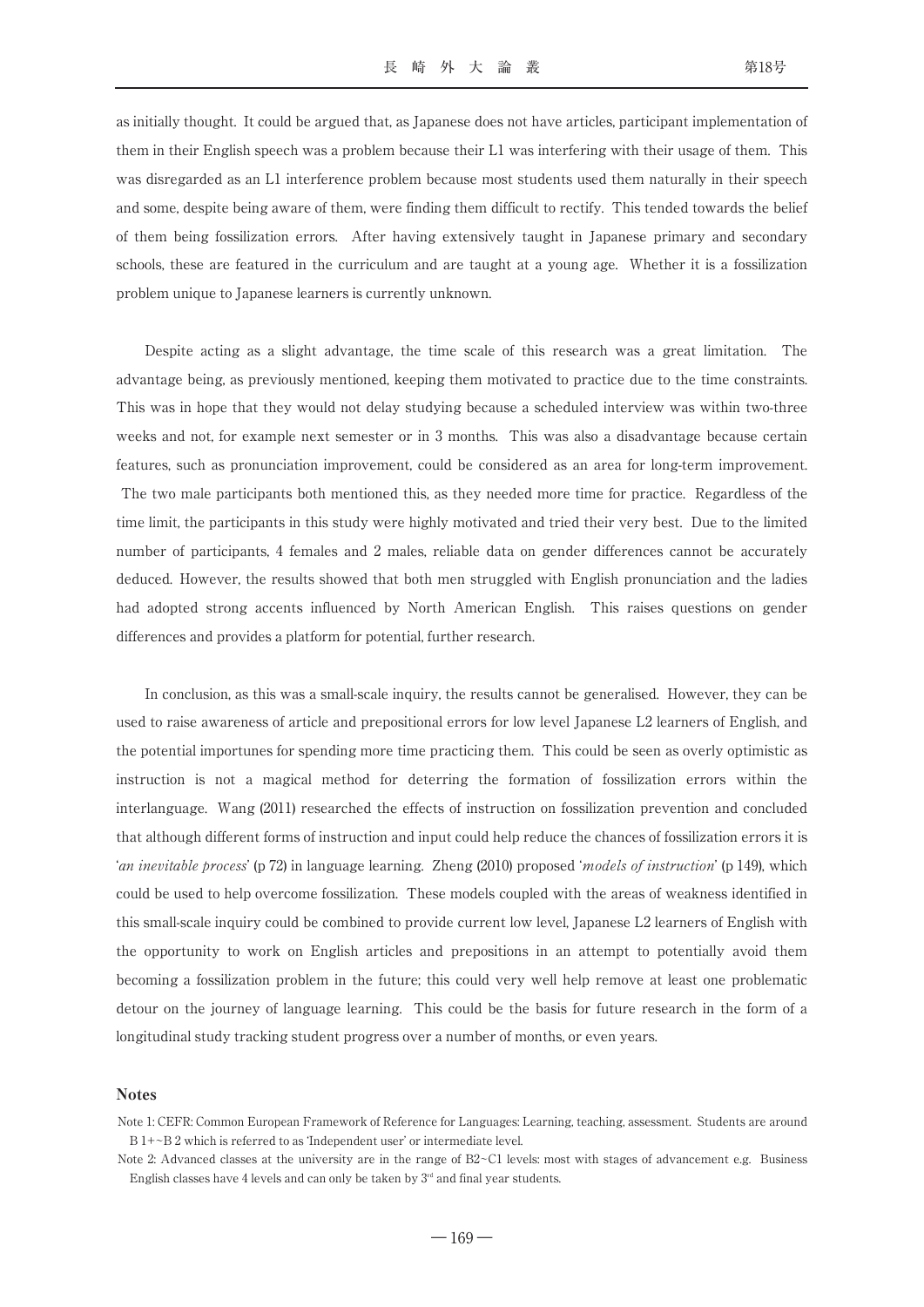Note 3: S = Student. F and M represent Female and Male respectively

- Note 4: Uni = University; Col = College (Private college; Non-university); HS = High School; JHS = Junior High school
- Note 5: Japanese word order is SOV; Subject Object Verb. English is SVO; Subject Verb Object
- Note 6: The Japanese ʻr' sound is a blend of ʻr' and ʻl' with a hint of the ʻd' sound.
- Note 7: International Phonetic Alphabet

## Bibliography

**Akiyama, C., & Akiyama, N.** (2001). Japanese Grammar (2 nd Edition ed.). New York, USA: Barron's Educational Series, Inc.

**Barron, A.** (2003). Acquisition in Interlanguage Pragmatics. Philadelphia, USA: John Benjamins.

- **Bennui, P.** (2008). A Study of L 1 Interference in the Writing of Thai EFL Students. Malaysian Journal Of ELT Research, 4, 72-102.
- **Bong, H. K.** (2012, 03 28). Acquisition of the English Preposition at. Retrieved 05 22, 2014, from Shinshu University Institutional Repository: https://soar-ir.shinshu-u.ac.jp/dspace/bitstream/10091/15631/1/ Humanities\_Social06-12.pdf
- **Council Of Europe.** (2014). Common European Framework of Reference for Languages: Learning, teaching, assessment: Structured overview of all CEFR scales. Retrieved May 14, 2014, from Council Of Europe: http://www.coe.int/t/dg 4/education/elp/elp-reg/source/key\_reference/overview\_CEFRscales\_EN. pdf
- **Dornyei, Z.** (2007). Research Methods in Applied Linguistics. Oxford: Oxford University Press.
- **Ellis, R.** (1997). Second Language Acquisition. Oxford: Oxford University Press.
- **English For Everyone.** (n.d.). Prepositions of Place 2. Retrieved May 21, 2014, from English For Everyone: http://englishforeveryone.org/PDFs/Prepositions\_of\_Place\_2.pdf
- **Hayashi, M.** (2014). The Perception of the English Preposition "Through" by Japanese Learners of English. Ritsumeikan Business Review, LII (4·5), 125-143.

**International Reading Association.** (2003). Prepositions Checklist. Retrieved May 20, 2014, from ReadWriteThink:

http://www.readwritethink.org/files/resources/lesson\_images/lesson 34/prepositionschecklist.pdf

**Labov, W.** (1972). Sociolinguistic Patterns. Philadelphia: University of Pennsylvania Press.

- **Learning English Online.** (n.d.). The articles a⁄an and the in Englisch Exercise. Retrieved May 21, 2014, from Englisch-hilfen: http://www.englisch-hilfen.de/en/exercises/nouns\_articles/a\_the.htm
- **Nozadze, A.** (2012). Dealing with Fossilized Errors while Teaching Grammar. Journal of Education, 1 (1), 41- 46.
- **Pawlak, M., & Aronin, L.** (Eds.). (2014). Essential Topics in Applied Linguistics and Multilingualism: Studies in Honor of David Singleton (Second Language Learning and Teaching). Switzerland: Springer International.
- **Schauer, G. A.** (2009). Interlanguage Pragmatic Development: A Study Abroad Context. London, UK: Continuum.
- **Schensul, S. L., Schensul, J. J., & LeCompte, M. D.** (1999). Essential Ethnographic Methods: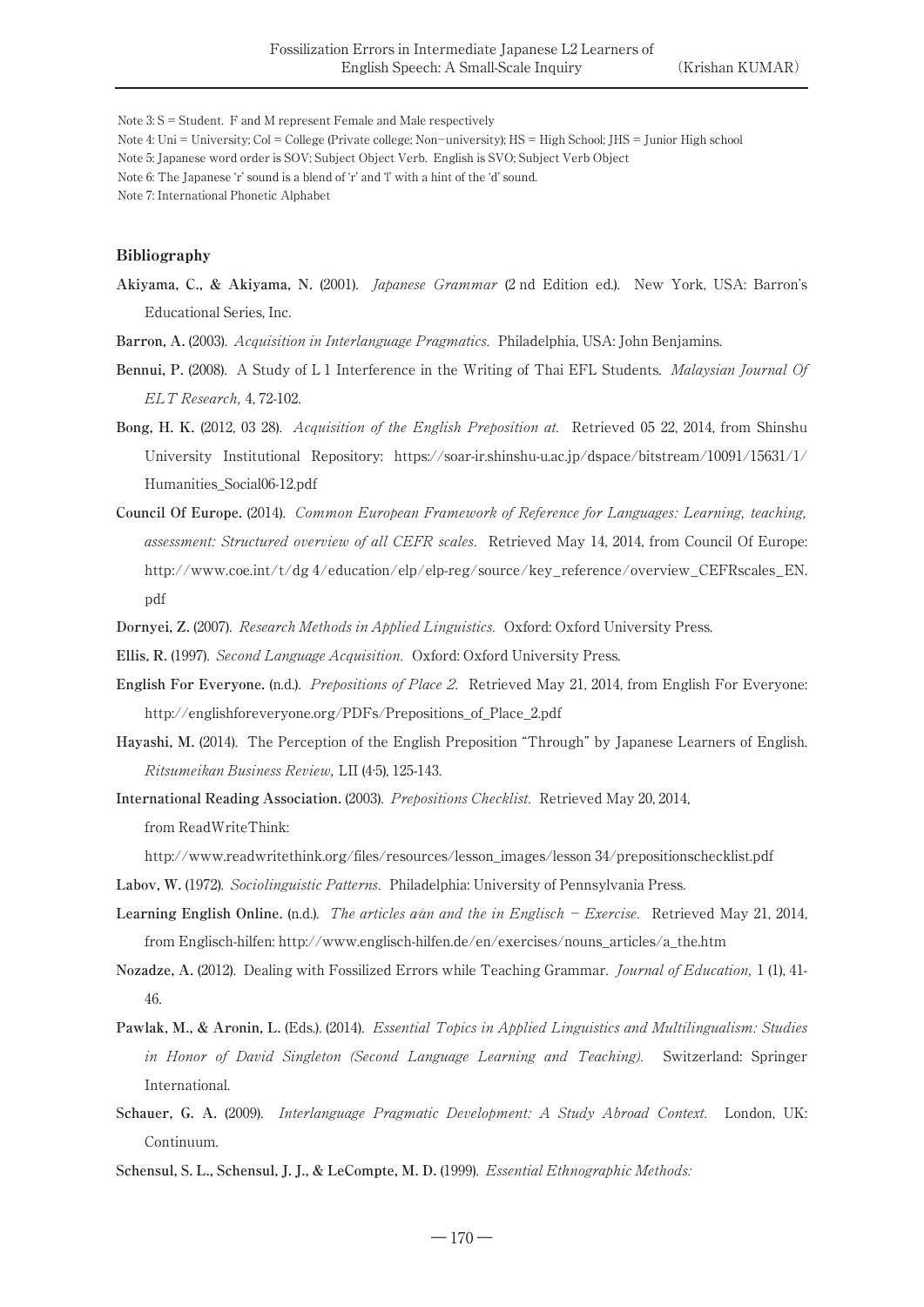Observations, Interviews, and Questionnaires (Ethnographer's Toolkit: Book 2). Walnut Creek, CA, USA: AltaMira Press.

- **Selinker, L.** (1972). Interlanguage. International Review of Applied Linguistics in Language Teaching  $(IRAL)$ , 10 (3), 209-231.
- **Syracuse University.** (2014). MASTERING ARTICLES AND PREPOSITIONS. Retrieved May 20, 2014, from Syracuse University - Slutzker Center for International Services: http://international.syr.edu/\_documents/writing-handouts/mastering\_articles.pdf
- Wang, J. (2011). Impacts of Second Language Classroom Instruction on IL Fossilization. *Journal of* Cambridge Studies, 6 (1), 57-75.
- **Weintz, H. J.** (2005). Japanese Grammar: Self-taught (in Roman Characters) with Phrases and Idioms. New Delhi, India: Asian Educational Services.
- **Zheng, Y.** (2010). On Some New Models of Instruction for Overcoming Fossilization in English Learning. Journal of Language Teaching and Research, 1 (2), 148-150.

## Appendix

Procedure explanation:

-Do not use name, student ID, or anything that can lead to directly identifying the participant.

-Should participant wish to stop/pause interview, make a gesture to do so.

## Questions to Ask in Interview One

-Being recording-

## (Greet Participant)

- •Please tell me about yourself.
- •Which foreign country are you most interested in? (Why)
- •Think back to when you were (a child/in school). What was your best memory?
- •What kind of job would you like to have in the future?

## (If required:)

(Prompts - what are your hobbies? What do you do in your free time? etc…) (Personal elaboration  $-$  when was that? What is that? Why? etc...

Thank participant

-End Recording-